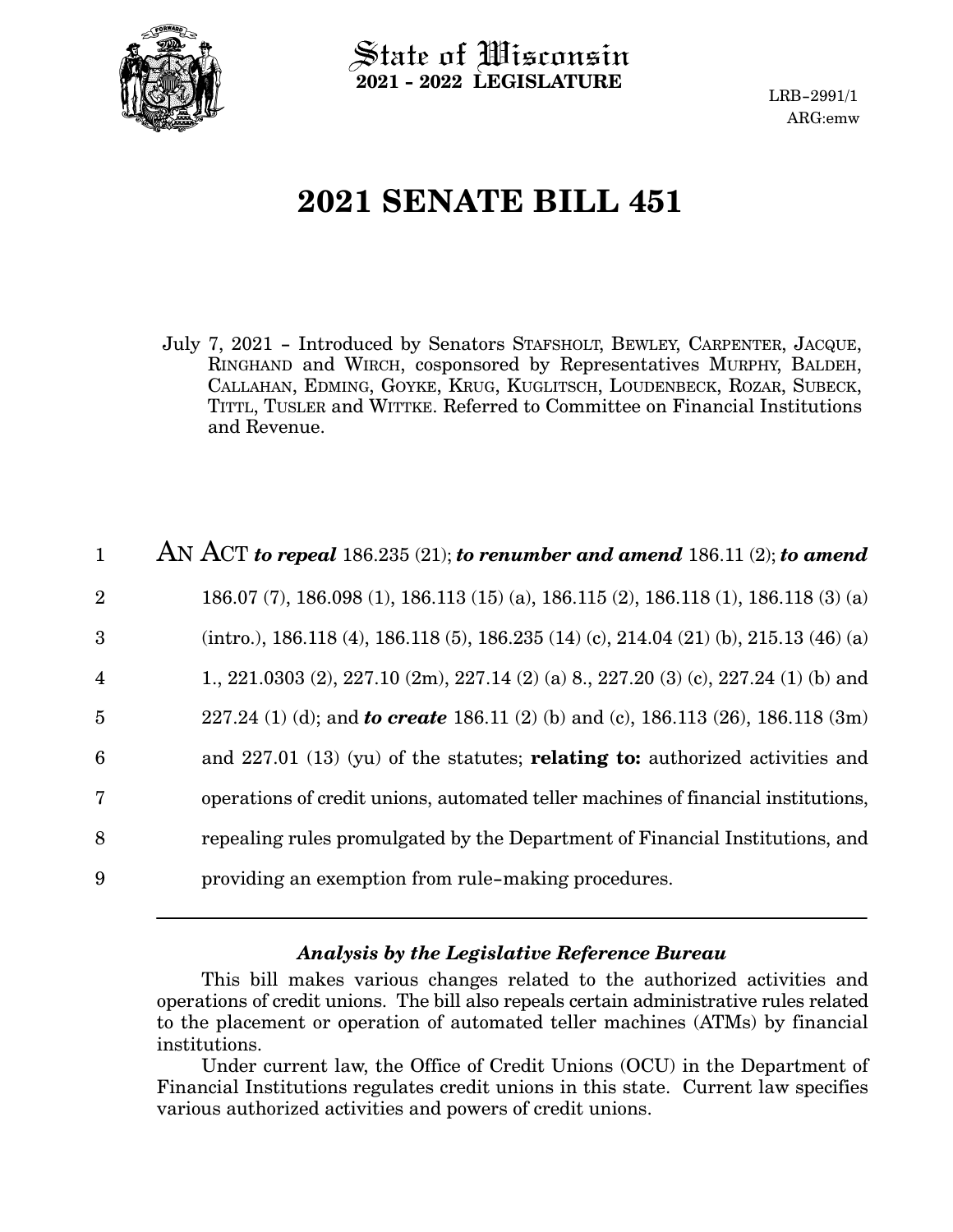#### **SENATE BILL 451**

#### *Parity with federally chartered credit unions*

Current law includes the following provisions relating to parity between federally chartered and state-chartered credit unions:

1. OCU must establish, by rule, a list of activities and powers incidental to the business of a credit union that are authorized for federally chartered credit unions as of April 18, 2014. A credit union chartered under Wisconsin law (Wisconsin-chartered credit union) may engage in any activity or exercise any power listed by OCU in addition to exercising any other power authorized for the credit union. After April 18, 2014, if any additional activity or power incidental to the business of a credit union becomes authorized for federally chartered credit unions, OCU must make a determination, within 30 days after the activity or power becomes authorized, as to whether the activity or power should also be authorized for Wisconsin-chartered credit unions. In making this determination, OCU must consider specified factors and, if OCU determines that the activity or power authorized for federally chartered credit unions should also be authorized for Wisconsin-chartered credit unions, OCU must, by rule, add the activity or power to the list. An OCU rule that includes an activity or power in the list is exempt from most administrative rule-making requirements, but deleting an activity or power from the list or modifying the activity or power on the list requires OCU to go through the normal rule-making process.

2. A credit union may undertake any activity, exercise any power, or offer any financially related product or service that any other provider of financial products or services may undertake, exercise, or provide or that OCU finds to be financially related if OCU has specified, by rule, the activity, power, product, or service as one that may be undertaken, exercised, or offered by a credit union.

3. OCU may, by rule, authorize credit unions to exercise any power under the notice, disclosure, or procedural requirements governing federally chartered credit unions or to make any loan or investment or exercise any right, power, or privilege of federally chartered credit unions permitted under federal law if the Credit Union Review Board approves. Such a rule may not restrict powers granted to credit unions or affect provisions of the Wisconsin Consumer Act.

The bill makes the following changes to these provisions: 1) with respect to item 1., above, 30 days after an activity or power becomes authorized for federally chartered credit unions, the activity or power also becomes authorized for Wisconsin-chartered credit unions unless otherwise noted by an OCU general order within this 30-day period; 2) with respect to item 2., above, OCU specifies the activity, power, product, or service that may be undertaken, exercised, or offered by a credit union by OCU guidance, not OCU rule; and 3) item 3., above, is repealed.

#### *Credit union property*

Under current law, a credit union may purchase, hold, and dispose of property as necessary for or incidental to its operations.

The bill specifies that a credit union may purchase, lease, hold, and convey certain real estate, including real estate conveyed to the credit union in satisfaction of a debt or foreclosed real estate, subject to guidance by OCU and a five-year limit on holding the real estate.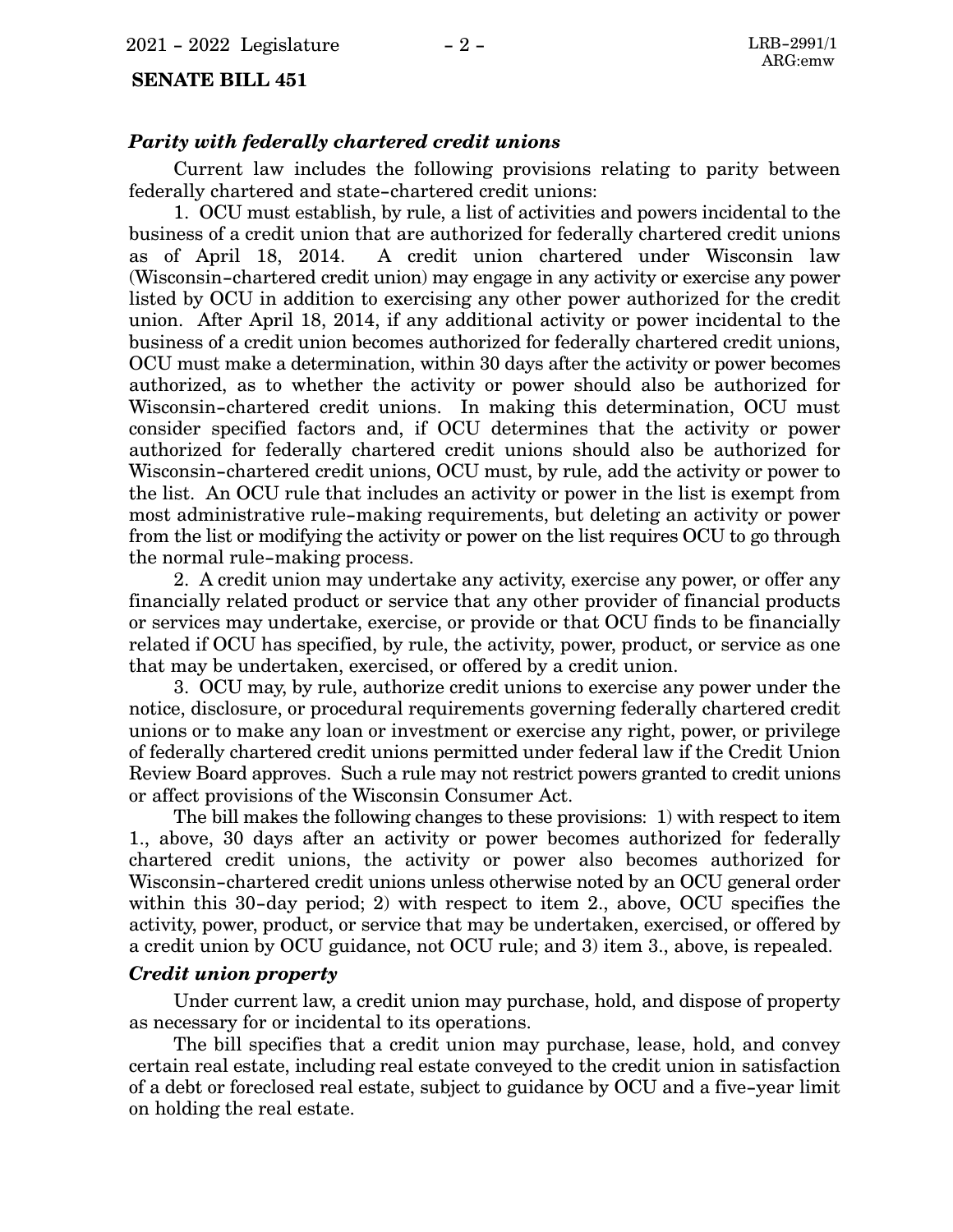#### **SENATE BILL 451**

#### *Off-site ATMs*

Under current law, a bank, savings bank, savings and loan association, or credit union (collectively, financial institution) may acquire, place, and operate, or participate in the acquisition, placement, and operation of, at locations away from the financial institution, what is variously referred to as customer bank communications terminals, remote terminals, or remote service units, in accordance with rules established by OCU and DFI's Division of Banking (division). These devices are terminals or other facilities that are not located at a financial institution and through which customers and financial institutions may engage in electronic transactions that are incidental to the conduct of the business of financial institutions (collectively, off-site ATMs).

Under current rules of OCU and the division, a financial institution must provide advance written notice to OCU or the division before acquiring, placing, or operating an off-site ATM. The bill repeals these rules.

Current statutes provide that OCU or the division may, by order, authorize the installation and operation of an off-site ATM in a mobile facility, after notice and hearing upon the proposed service stops of the mobile facility. The bill repeals these provisions.

#### *Vacancy on board of directors*

Current law allows the board of directors of a credit union to remove a director. Within 60 days after the date of removal of a director, the board of directors must appoint a director to fill the vacancy. The bill requires a credit union's board of directors to fill any vacancy, including a vacancy resulting from removal of a director, within 90 days.

#### *Nonmember loan participation*

Under current law, a credit union may make loans to members upon terms approved by the credit committee, loan officer, or board of directors.

The bill specifies that a credit union may allow nonmember loan participation as a joint applicant, co-obligor, cosigner, co-borrower, surety, or guarantor.

#### *Supplemental capital*

The bill specifies that credit unions may issue or offer supplemental forms of capital approved by OCU.

#### *Charges for credit union examinations*

Current law generally requires OCU to conduct, at least once every 18 months, examinations of credit unions in which OCU examines the credit union's records and accounts. OCU must charge the credit union for the cost of the examination, and the credit union must pay the charge on the day on which the examination is completed.

The bill requires the credit union to pay the charge within 30 days of the completion of OCU's examination.

#### *The people of the state of Wisconsin, represented in senate and assembly, do enact as follows:*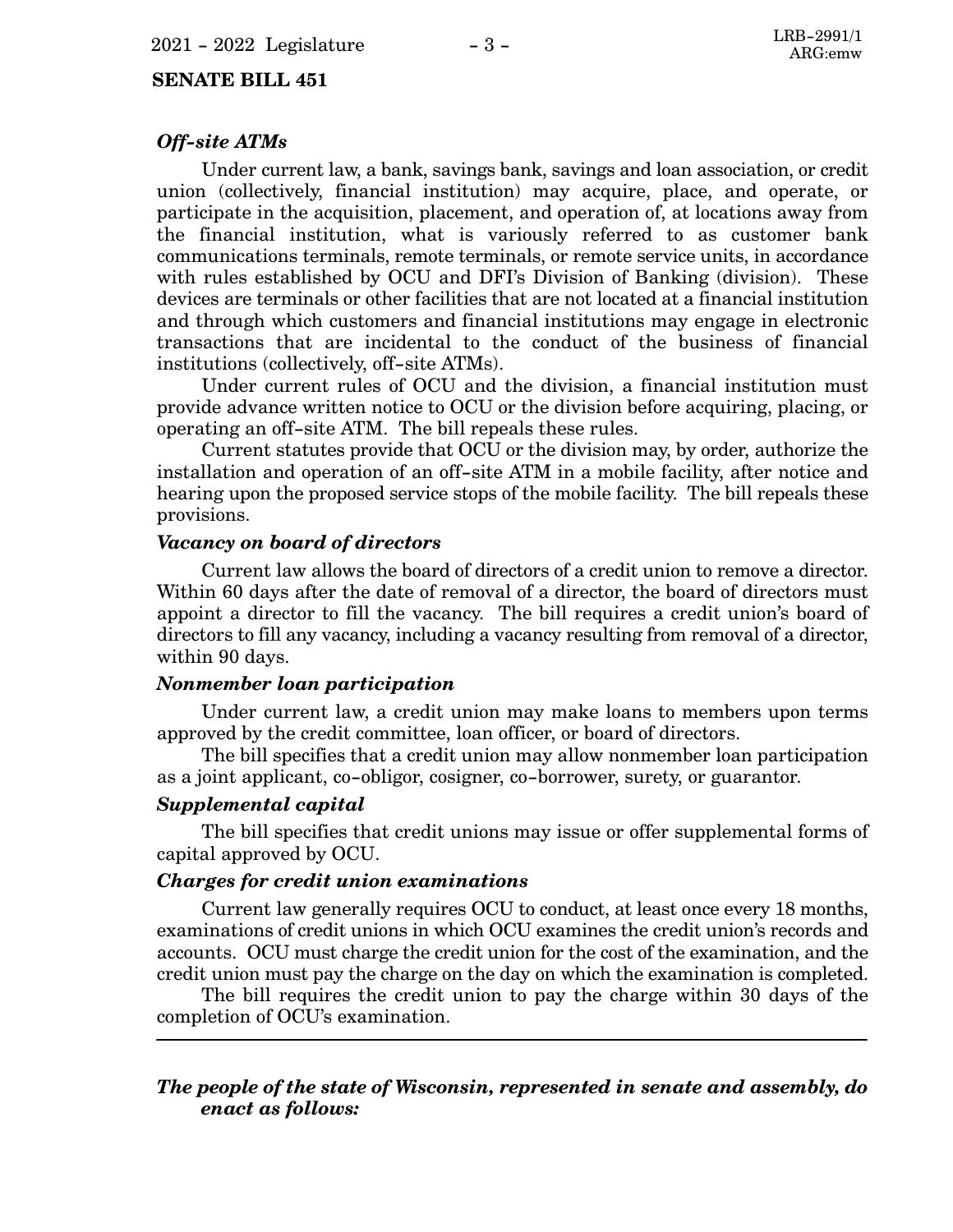$2021 - 2022$  Legislature  $-4 -$  LRB-2991/1

| $\mathbf{1}$     | <b>SECTION 1.</b> 186.07 (7) of the statutes is amended to read:                              |
|------------------|-----------------------------------------------------------------------------------------------|
| $\overline{2}$   | 186.07 (7) VACANCIES. Within 60 90 days after the date of a removal vacancy                   |
| $\boldsymbol{3}$ | on the board of directors, the board of directors shall appoint a director to fill the        |
| $\overline{4}$   | vacancy. The appointee shall serve until a successor is elected at the next annual            |
| $\overline{5}$   | membership meeting.                                                                           |
| $6\phantom{.}6$  | SECTION 2. 186.098 (1) of the statutes is amended to read:                                    |
| $\overline{7}$   | 186.098 (1) LOAN APPROVAL. The credit union may make loans to members upon                    |
| 8                | terms approved by the credit committee, loan officer, or board of directors. The credit       |
| $\boldsymbol{9}$ | union may also permit a nonmember to participate in an obligation or extension of             |
| 10               | <u>credit to a member as a joint applicant, co-obligor, cosigner, co-borrower, surety, or</u> |
| 11               | guarantor.                                                                                    |
| 12               | SECTION 3. 186.11 (2) of the statutes is renumbered 186.11 (2) (a) and amended                |
| 13               | to read:                                                                                      |
| 14               | 186.11 (2) (a) A Subject to pars. (b) and (c), a credit union may purchase, hold,             |
| 15               | and dispose of property as necessary for or incidental to its operations.                     |
| 16               | <b>SECTION 4.</b> 186.11 (2) (b) and (c) of the statutes are created to read:                 |
| 17               | 186.11 (2) (b) Subject to guidance issued by the office of credit unions, a credit            |
| 18               | union may purchase, lease, hold, and convey the following types of real estate:               |
| 19               | 1. Real estate conveyed to the credit union in satisfaction of debts previously               |
| 20               | contracted in the course of the credit union's business.                                      |
| 21               | 2.<br>Real estate purchased at sale on judgments, decrees, or mortgage                        |
| 22               | foreclosures under securities held by the credit union, but a credit union may not bid        |
| 23               | at a sale a larger amount than is necessary to satisfy its debts and costs.                   |
| 24               | 3. Subject to the approval of the office of credit unions, real estate acquired or            |
| 25               | held by the credit union for any other purpose.                                               |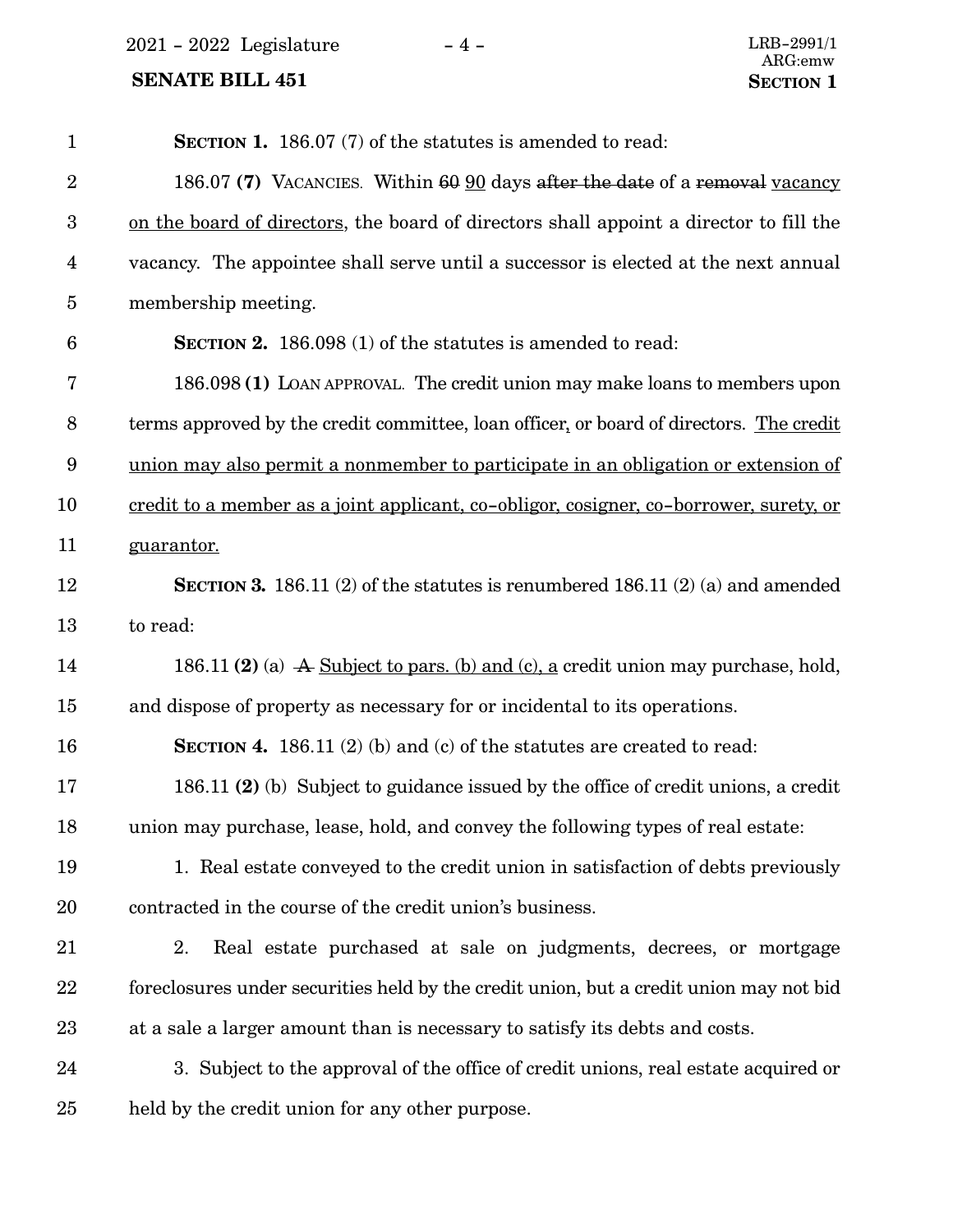$2021 - 2022$  Legislature  $-5 -$ 

# **SENATE BILL 451** SECTION 4

(c) Real estate acquired under par. (b) may not be held for more than 5 years, unless an extension is granted by the office of credit unions. 1 2

3

**SECTION 5.** 186.113 (15) (a) of the statutes is amended to read:

186.113 **(15)** (a) Directly or indirectly, acquire, place, and operate, or participate in the acquisition, placement, and operation of, at locations other than its offices, remote terminals, in accordance with rules established by the office of credit unions. The rules shall provide that any remote terminal shall be available for use, on a nondiscriminatory basis, by any state or federal credit union which has its principal place of business in this state, by any other credit union obtaining the consent of a state or federal credit union which has its principal place of business in this state and is using the terminal and by all members designated by a credit union using the terminal. This subsection does not authorize a credit union which has its principal place of business outside the state to conduct business as a credit union in this state. The remote terminals also shall be available for use, on a nondiscriminatory basis, by any state or national bank, state or federal savings bank or state or federal savings and loan association, whose home office is located in this state, if the bank, savings bank or savings and loan association requests to share its use, subject to the joint rules established under s. 221.0303 (2). The office of credit unions by order may authorize the installation and operation of a remote terminal in a mobile facility, after notice and hearing upon the proposed service stops of the mobile facility. 4 5 6 7 8 9 10 11 12 13 14 15 16 17 18 19 20 21

22

**SECTION 6.** 186.113 (26) of the statutes is created to read:

186.113 **(26)** SUPPLEMENTAL CAPITAL. Issue or otherwise offer supplemental forms of capital in such form and with such conditions as are approved by the office of credit unions. 23 24 25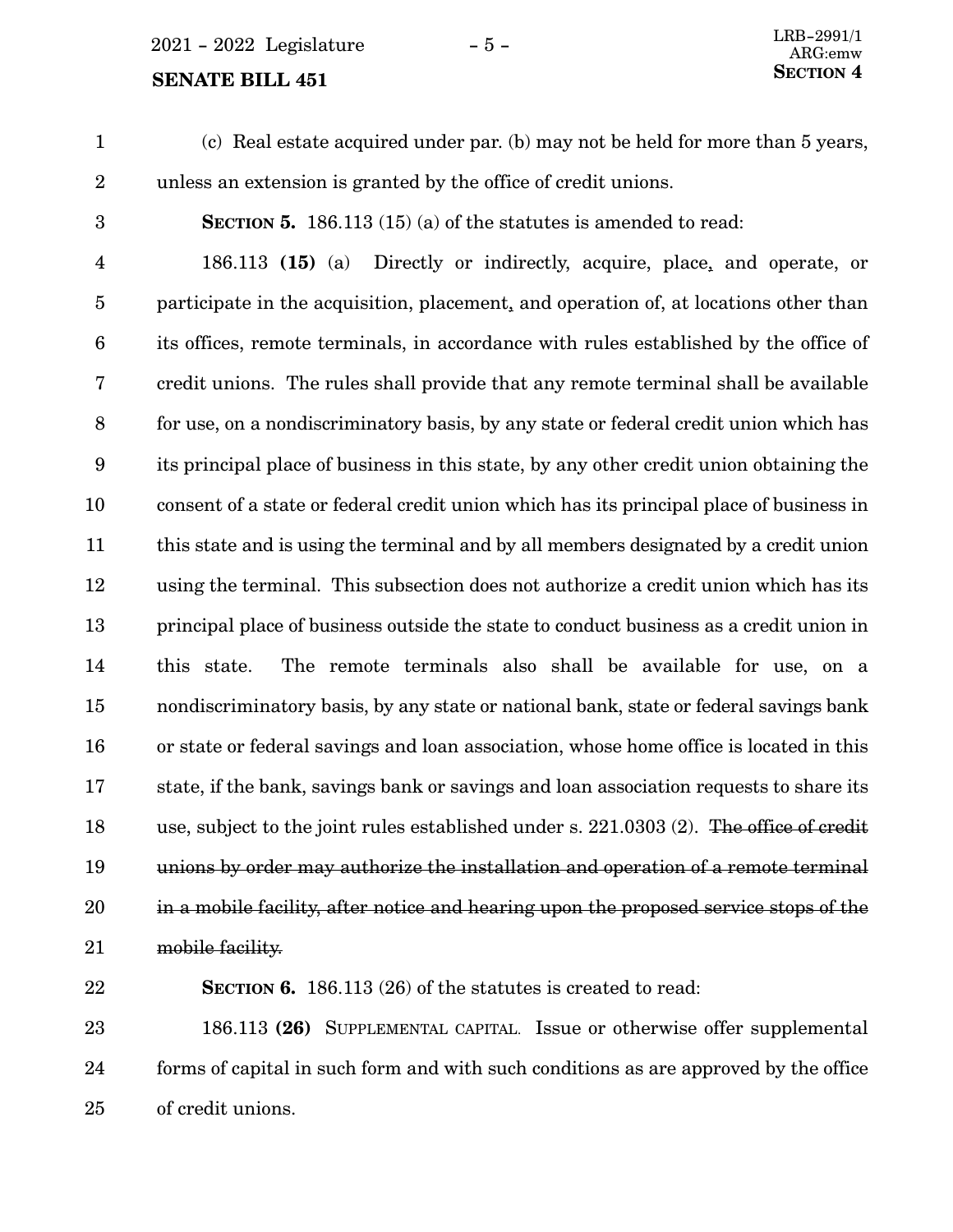2021 - 2022 Legislature - 6 -

| $\mathbf{1}$            | <b>SECTION 7.</b> 186.115 (2) of the statutes is amended to read:                          |
|-------------------------|--------------------------------------------------------------------------------------------|
| $\overline{2}$          | 186.115 (2) RULES GUIDANCE. The activities, powers, products, and services                 |
| $\boldsymbol{3}$        | that may be undertaken, exercised, or offered by credit unions under sub. (1) are          |
| $\overline{\mathbf{4}}$ | limited to those specified by rule of guidance issued by the office of credit unions. The  |
| $\overline{5}$          | office of credit unions may direct any credit union to cease any activity, the exercise    |
| 6                       | of any power, or the offering of any product or service authorized by rule this            |
| 7                       | guidance. Among the factors that the office of credit unions may consider in so            |
| 8                       | directing a credit union are the credit union's net worth, assets, management rating,      |
| $9\phantom{.0}$         | and liquidity ratio and its ratio of net worth to assets.                                  |
| 10                      | <b>SECTION 8.</b> 186.118 (1) of the statutes is amended to read:                          |
| 11                      | 186.118 (1) In addition to any activity or power authorized under ss. 186.098,             |
| 12                      | 186.11, 186.113, 186.114, and 186.115, and 186.235 (21), a credit union organized          |
| 13                      | under s. 186.02 may engage in any activity or exercise any power that is listed by the     |
| 14                      | office of credit unions under sub. (2) (a) $\sigma$ , (3) (b) 1, or (3m) (b) 1.            |
| 15                      | <b>SECTION 9.</b> 186.118 (3) (a) (intro.) of the statutes is amended to read:             |
| 16                      | 186.118 (3) (a) (intro.) After April 18, 2014, and before the effective date of this       |
| 17                      | <u>paragraph  [LRB inserts date]</u> , if any activity or power incidental to the business |
| 18                      | of a credit union that is not listed under sub. (2) (a) becomes authorized for federally   |
| 19                      | chartered credit unions, within 30 days after the activity or power becomes                |
| 20                      | authorized the office of credit unions shall make a determination as to whether the        |
| 21                      | activity or power should also be authorized for credit unions organized under s.           |
| 22                      | 186.02. In making this determination, the office of credit unions shall consider the       |
| $23\,$                  | degree to which the following apply with respect to the activity or power:                 |
| 24                      | <b>SECTION 10.</b> 186.118 (3m) of the statutes is created to read:                        |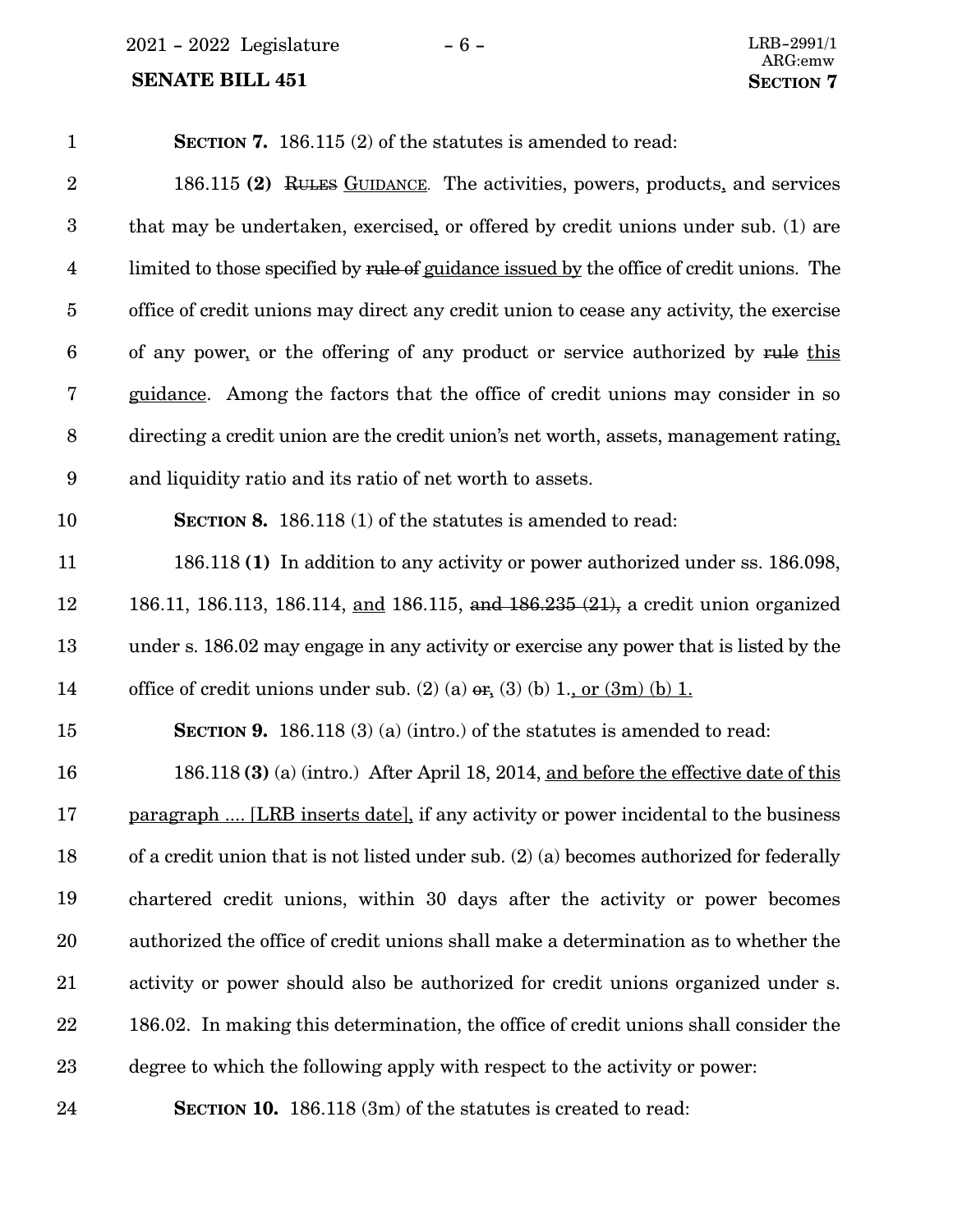$2021 - 2022$  Legislature  $-7 -$  LRB-2991/1

#### **SENATE BILL 451**

| $\mathbf{1}$     | $186.118$ (3m) (a) On or after the effective date of this paragraph  [LRB inserts             |
|------------------|-----------------------------------------------------------------------------------------------|
| $\boldsymbol{2}$ | date], if any activity or power incidental to the business of a credit union that is not      |
| $\boldsymbol{3}$ | listed under sub. $(2)$ (a) or $(3)$ (b) 1. becomes authorized for federally chartered credit |
| 4                | unions, 30 days after the activity or power becomes authorized the activity or power          |
| $\overline{5}$   | shall also be authorized for credit unions organized under s. 186.02 unless otherwise         |
| 6                | noted by general order of the office of credit unions within this 30-day period. In           |
| 7                | making the determination whether to issue such a general order, the office of credit          |
| 8                | unions shall consider the degree to which the following apply with respect to the             |
| $\boldsymbol{9}$ | activity or power:                                                                            |
| 10               | 1. It is necessary, convenient, or useful for effectively carrying out the mission            |
| 11               | or business of a credit union.                                                                |
| 12               | 2. It is the functional equivalent or logical outgrowth of activities or powers that          |
| 13               | are part of the mission or business of a credit union.                                        |
| 14               | 3. It involves risks similar in nature to those already assumed as part of the                |
| 15               | business of the credit union and it is not likely to be detrimental to the overall safety     |
| 16               | and soundness of the credit union.                                                            |
| 17               | (b) 1. The office of credit unions shall promulgate a rule adding an activity or              |
| 18               | power to the list of activities and powers established under subs. $(2)$ (a) and $(3)$ (b)    |
| 19               | 1. unless the office of credit unions has issued a general order otherwise as provided        |
| 20               | in par. $(a)$ .                                                                               |
| $21\,$           | 2. The office of credit unions shall submit the proposed rule under subd. 1. to               |
| 22               | the legislative reference bureau in an electronic format approved by the legislative          |
| $23\,$           | reference bureau, and the legislative reference bureau shall publish the proposed             |

rule in the notice section of the Wisconsin administrative register under s. 35.93. 24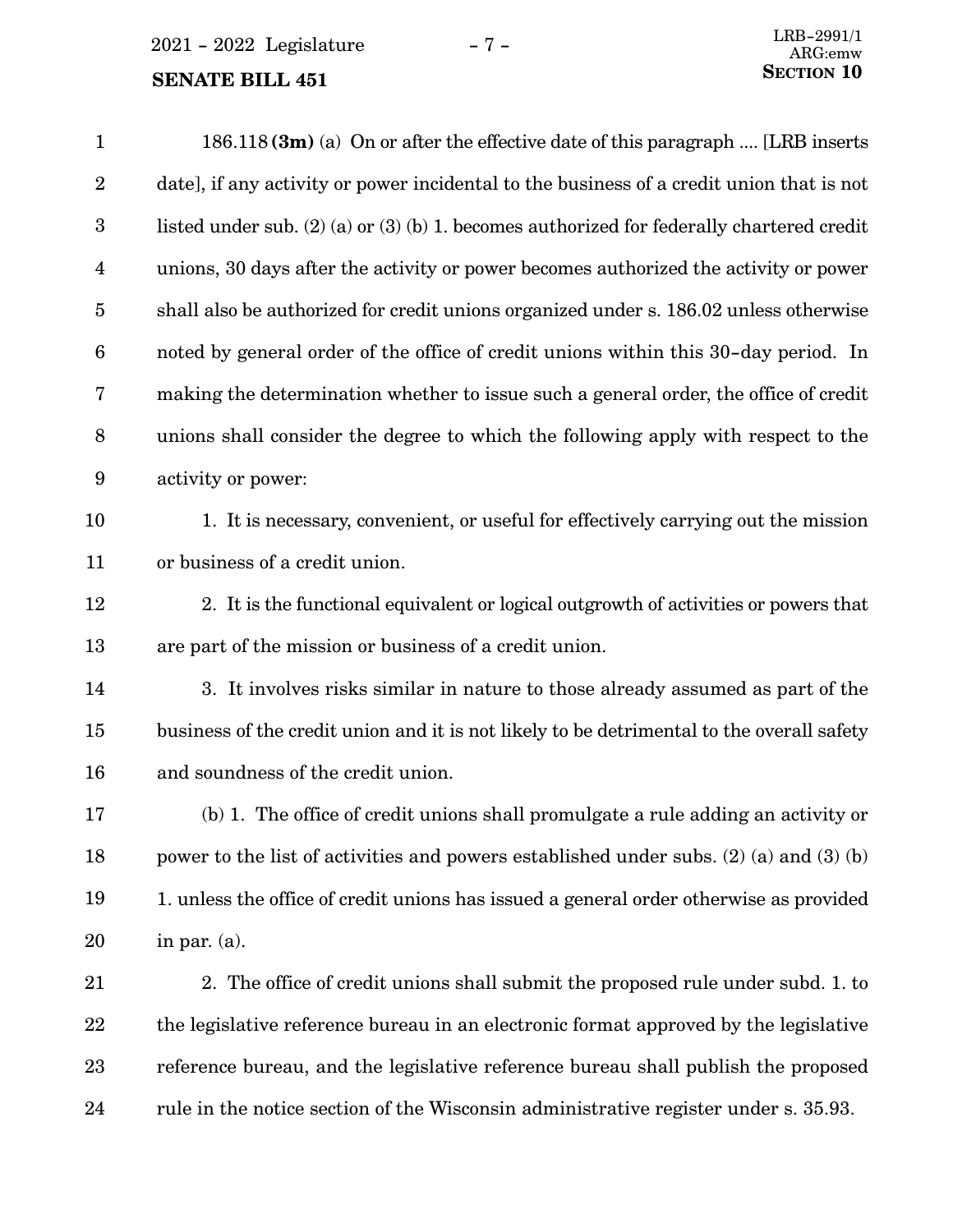$2021 - 2022$  Legislature  $-8 -$  LRB-2991/1

# **SENATE BILL 451 SECTION** 10

| $\mathbf{1}$     | 3. Sections 227.114 (4) and (6), 227.115, 227.135, 227.137, 227.14 (2) (a) 6., (2g),              |
|------------------|---------------------------------------------------------------------------------------------------|
| $\boldsymbol{2}$ | (4), and (4m), 227.15, 227.16, 227.17, 227.18, 227.185, 227.19, and 227.30 do not                 |
| $\boldsymbol{3}$ | apply to the office of credit unions in promulgating a rule under subd. 1. or to any rule         |
| $\overline{4}$   | promulgated by the office of credit unions under subd. 1. Guidelines prescribed by                |
| $\overline{5}$   | executive order of the governor do not apply to the office of credit unions in                    |
| $6\phantom{.}6$  | promulgating a rule under subd. 1.                                                                |
| 7                | <b>SECTION 11.</b> 186.118 (4) of the statutes is amended to read:                                |
| 8                | 186.118 (4) The office of credit unions shall publish and maintain on the                         |
| $9\phantom{.0}$  | department of financial institutions' Internet site the list of activities and powers             |
| 10               | under sub. subs. (2) (a), (3) (b) 1, and (3m) (b) 1.                                              |
| 11               | <b>SECTION 12.</b> 186.118 (5) of the statutes is amended to read:                                |
| 12               | 186.118 (5) If the office of credit unions promulgates a rule listing an activity                 |
| 13               | or power as provided in sub. (2) (a) $er_a(3)$ (b) 1, or $(3m)$ (b) 1, subs. (2) (b) and (c) and, |
| 14               | $(3)$ (b) 2. and 3., and $(3m)$ (b) 2. and 3. do not apply to any subsequent rule modifying       |
| 15               | or eliminating the listed activity or power.                                                      |
| 16               | <b>SECTION 13.</b> 186.235 (14) (c) of the statutes is amended to read:                           |
| 17               | 186.235 (14) (c) In addition to the annual assessment, each credit union shall                    |
| 18               | be charged for the cost of every examination made. The examination charge shall                   |
| 19               | include the prorated amount of salaries and expenses of all examiners and other                   |
| 20               | employees actively engaged in the examination, the salaries and expenses of any                   |
| 21               | other person whose services are required in connection with the examination and                   |
| 22               | any examination report and any other expenses which may be directly attributable                  |
| 23               | to the examination. The examination charge shall be paid on within 30 days of the                 |
| 24               | day on which the examination is completed.                                                        |
|                  |                                                                                                   |

25

**SECTION 14.** 186.235 (21) of the statutes is repealed.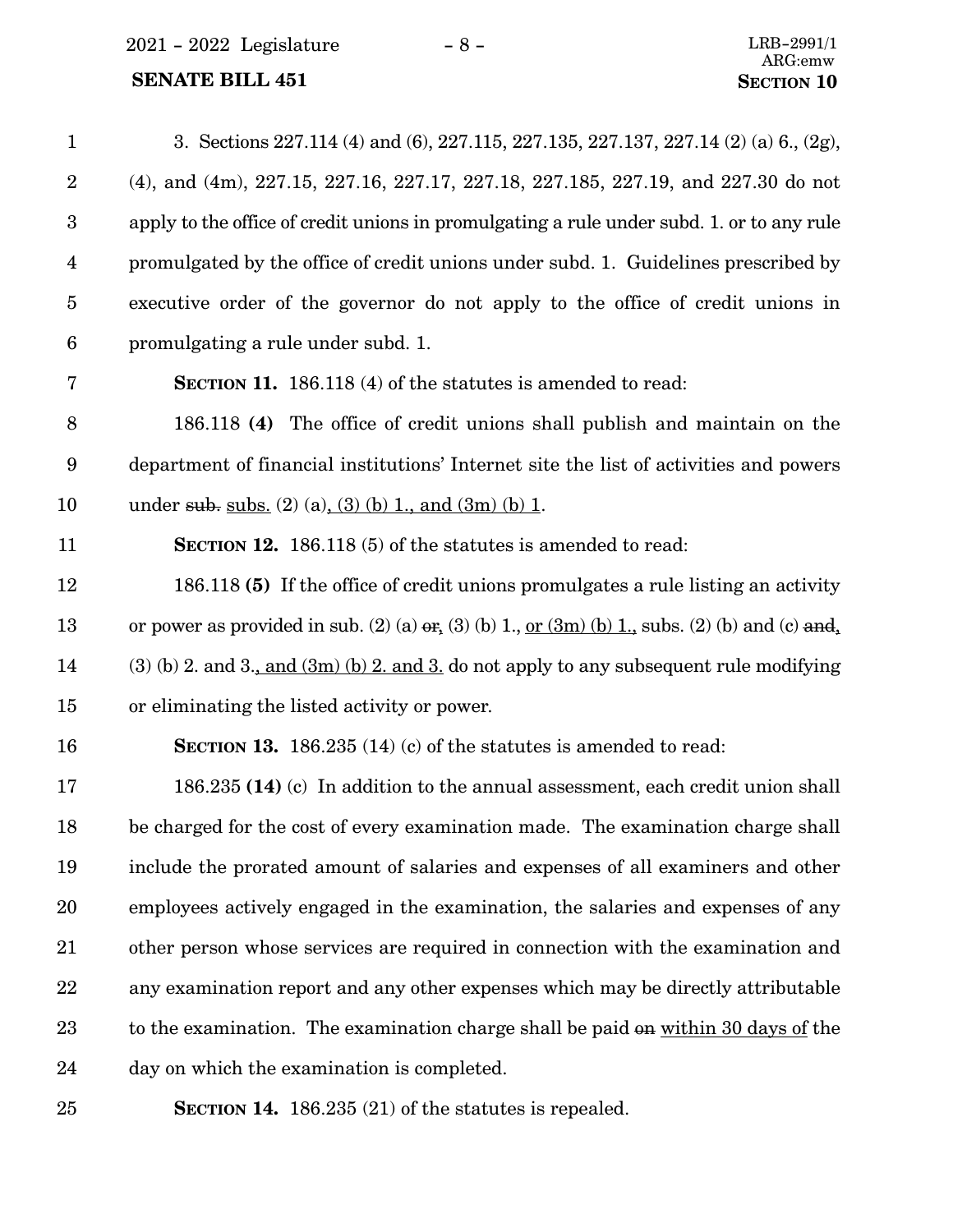$2021 - 2022$  Legislature  $-9 -$ 

# **SENATE BILL 451** SECTION 15

**SECTION 15.** 214.04 (21) (b) of the statutes is amended to read: 1

214.04 **(21)** (b) The rules of the division shall provide that any remote service unit shall be available for use, on a nondiscriminatory basis, by any state or federal savings bank which has its principal place of business in this state, by any other state or federal savings bank obtaining the consent of a state or federal savings bank that has its principal place of business in this state and is using the terminal and by all customers designated by a savings bank using the unit. This paragraph does not authorize a savings bank which has its principal place of business outside this state to conduct business as a savings bank in this state. A remote service unit shall be available for use, on a nondiscriminatory basis, by any credit union, state or national bank or state or federal savings and loan association, whose home office is located in this state, if the credit union, bank or savings and loan association requests to share its use, subject to joint rules established by the division and the office of credit unions. The division by order may authorize the installation and operation of a remote service unit in a mobile facility, after notice and hearing upon the proposed service stops of the mobile facility. 2 3 4 5 6 7 8 9 10 11 12 13 14 15 16

17

**SECTION 16.** 215.13 (46) (a) 1. of the statutes is amended to read:

215.13 **(46)** (a) 1. Directly or indirectly, acquire, place, and operate, or participate in the acquisition, placement, and operation of, at locations other than its home or branch offices, remote service units, in accordance with rules established by the division. Remote service units established in accordance with such rules are not subject to sub.  $(36)$ ,  $(39)$ ,  $(40)$  or  $(47)$  or s.  $215.03$   $(8)$ . The rules of the division shall provide that any such remote service unit shall be available for use, on a nondiscriminatory basis, by any state or federal savings and loan association which has its principal place of business in this state, by any other savings and loan 18 19 20 21 22 23 24 25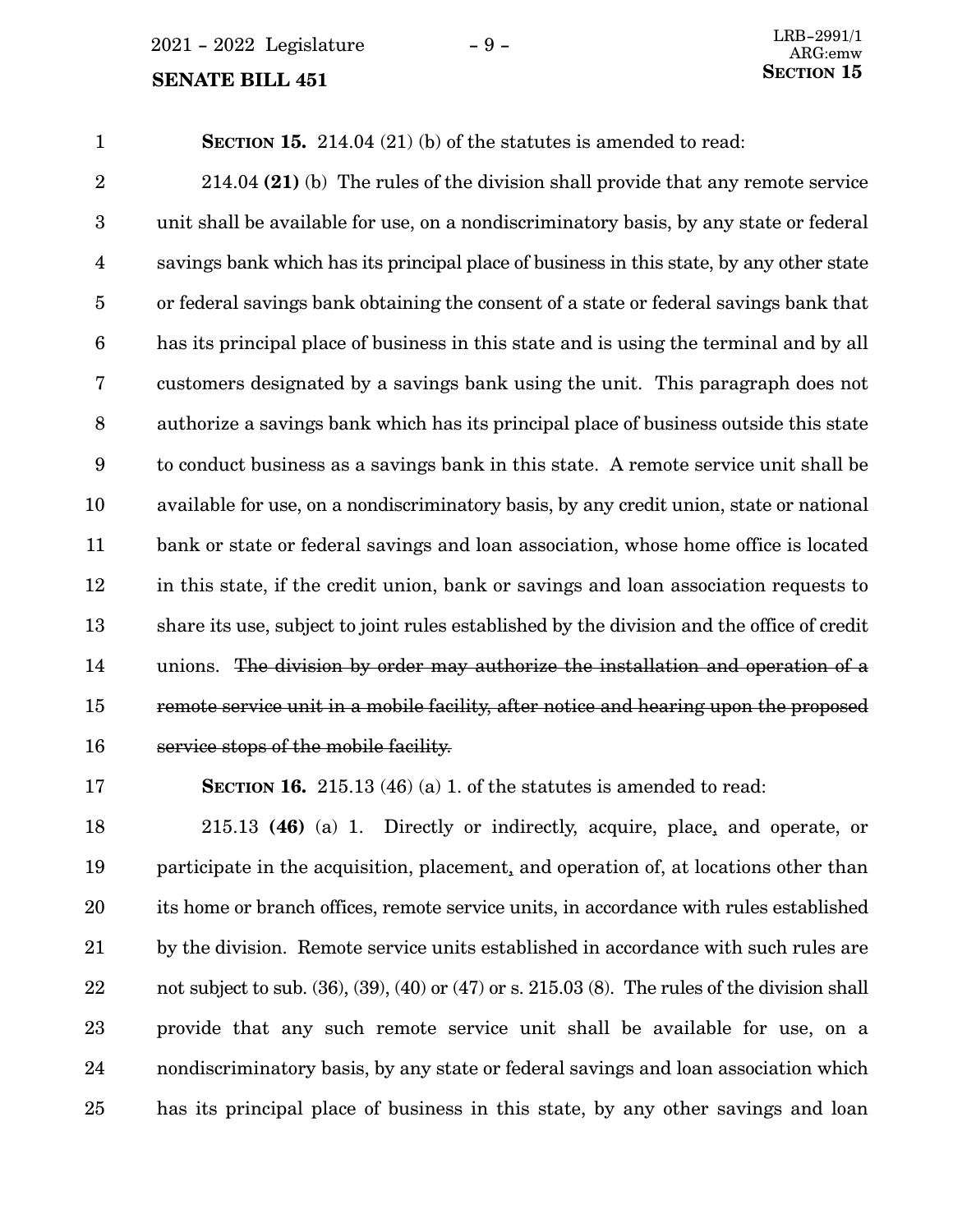2021 - 2022 Legislature - 10 - LRB-2991/1

#### **SENATE BILL 451 SECTION** 16

# ARG:emw

association obtaining the consent of a state or federal savings and loan association which has its principal place of business in this state and is using the terminal and by all customers designated by a savings and loan association using the unit. This paragraph does not authorize a savings and loan association which has its principal place of business outside this state to conduct business as a savings and loan association in this state. The remote service units also shall be available for use, on a nondiscriminatory basis, by any credit union, state or national bank or state or federal savings bank, whose home office is located in this state, if the credit union, bank or savings bank requests to share its use, subject to the joint rules established under s. 221.0303 (2). The division by order may authorize the installation and operation of a remote service unit in a mobile facility, after notice and hearing upon the proposed service stops of the mobile facility. 1 2 3 4 5 6 7 8 9 10 11 12

13

**SECTION 17.** 221.0303 (2) of the statutes is amended to read:

221.0303 **(2)** OPERATION AND ACQUISITION OF CUSTOMER BANK COMMUNICATIONS TERMINALS. A bank may, directly or indirectly, acquire, place, and operate, or participate in the acquisition, placement, and operation of, at locations other than its main or branch offices, customer bank communications terminals, in accordance with rules established by the division. The rules of the division shall provide that any such customer bank communications terminal shall be available for use, on a nondiscriminatory basis, by any state or national bank and by all customers designated by a bank using the terminal. This subsection does not authorize a bank which has its principal place of business outside this state to conduct banking business in this state. The customer bank communications terminals also shall be available for use, on a nondiscriminatory basis, by any credit union, savings and loan association, or savings bank, if the credit union, savings and loan association, or 14 15 16 17 18 19 20 21 22 23 24 25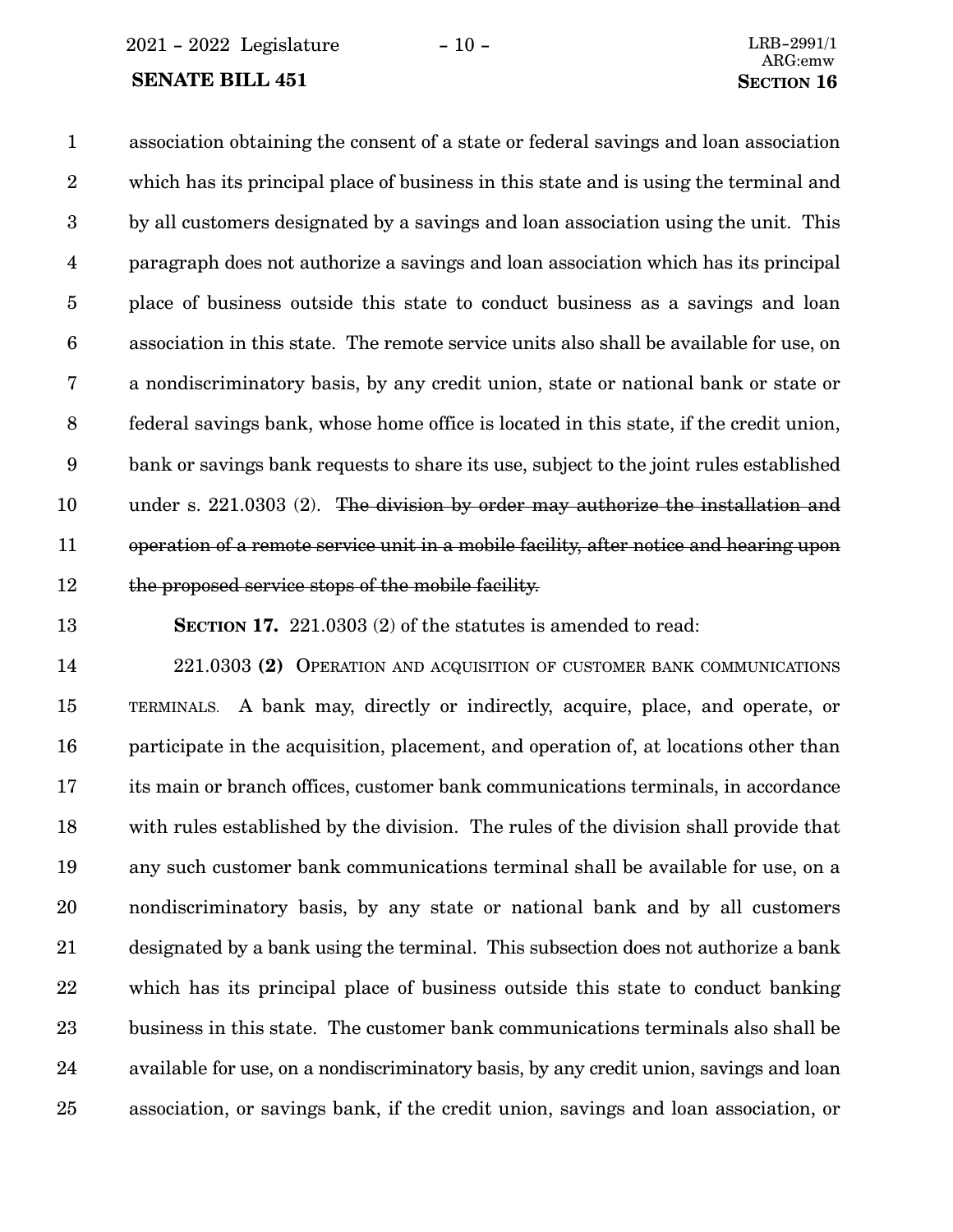2021 - 2022 Legislature - 11 -  $\,$ 

| $\mathbf{1}$            | savings bank requests to share its use, subject to rules jointly established by the                   |
|-------------------------|-------------------------------------------------------------------------------------------------------|
| $\boldsymbol{2}$        | division of banking and the office of credit unions. The division by order may                        |
| 3                       | authorize the installation and operation of a customer bank communications                            |
| $\overline{\mathbf{4}}$ | terminal in a mobile facility, after notice and hearing upon the proposed service stops               |
| $\overline{5}$          | of the mobile facility.                                                                               |
| $6\phantom{1}6$         | <b>SECTION 18.</b> 227.01 (13) (yu) of the statures is created to read:                               |
| 7                       | $227.01$ (13) (yu) Relates to guidance issued by the office of credit unions under                    |
| $\, 8$                  | s. $186.11(2)$ (b) or $186.115(2)$ .                                                                  |
| 9                       | <b>SECTION 19.</b> 227.10 $(2m)$ of the statutes is amended to read:                                  |
| 10                      | 227.10 (2m) No agency may implement or enforce any standard, requirement,                             |
| 11                      | or threshold, including as a term or condition of any license issued by the agency,                   |
| 12                      | unless that standard, requirement, or threshold is explicitly required or explicitly                  |
| 13                      | permitted by statute or by a rule that has been promulgated in accordance with this                   |
| 14                      | subchapter, except as provided in s. $186.118(2)$ (c) and, (3) (b) 3., and (3m) (b) 3. The            |
| 15                      | governor, by executive order, may prescribe guidelines to ensure that rules are                       |
| 16                      | promulgated in compliance with this subchapter.                                                       |
| 17                      | SECTION 20. $227.14$ (2) (a) 8. of the statutes is amended to read:                                   |
| 18                      | $227.14$ (2) (a) 8. The place where comments on the proposed rule should be                           |
| 19                      | submitted and the deadline for submitting those comments, if the deadline is known                    |
| 20                      | at the time the proposed rule is submitted to the legislative council staff under s.                  |
| 21                      | 227.15 or, for a rule promulgated under s. 186.118 (2) (a) $er_{\epsilon}(3)$ (b) 1, or $(3m)$ (b) 1, |
| 22                      | submitted as provided in s. 186.118 (2) (b) $er. (3)$ (b) 2., or $(3m)$ (b) 2.                        |
| 23                      | <b>SECTION 21.</b> 227.20 (3) (c) of the statutes is amended to read:                                 |